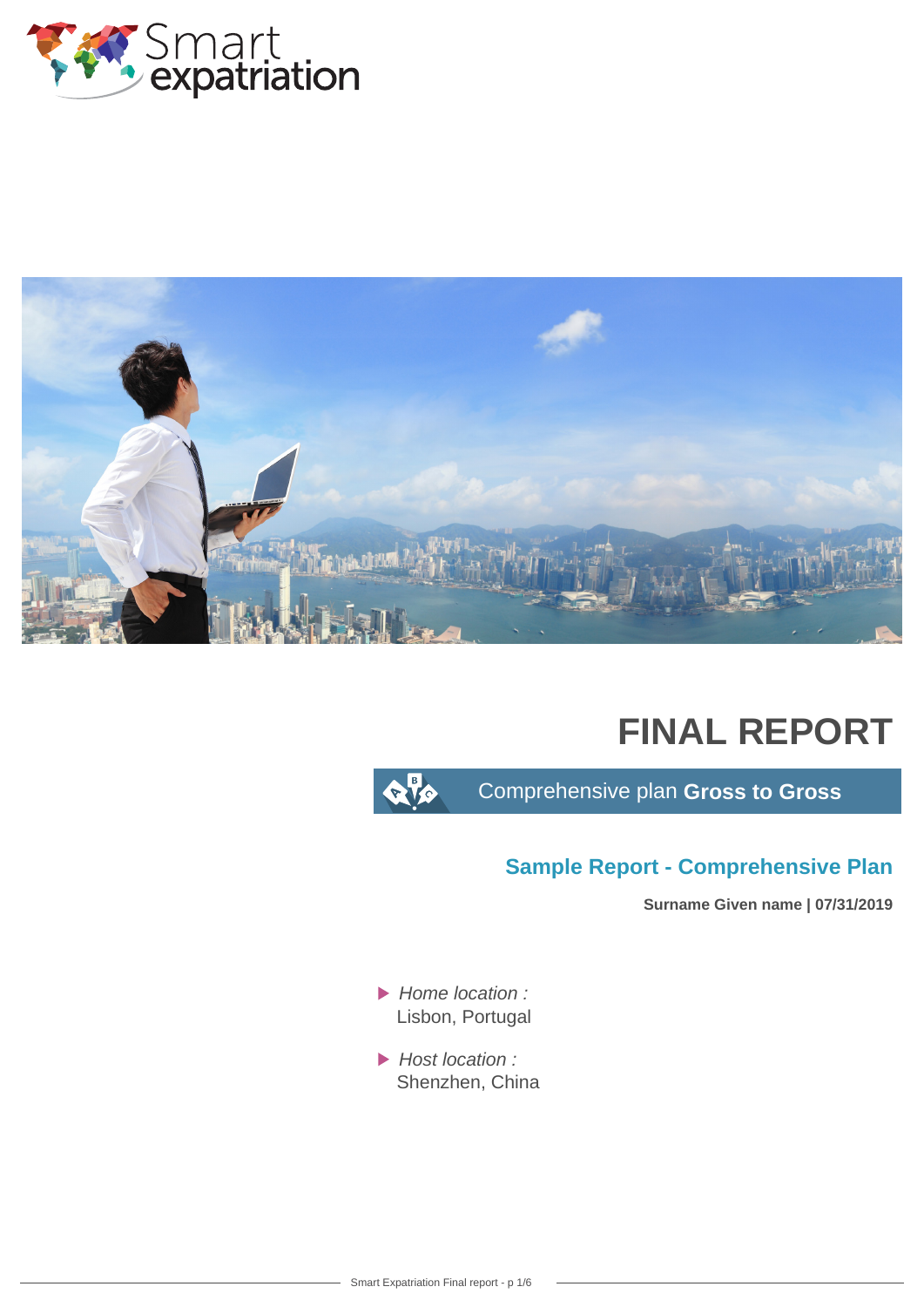

## **FINAL REPORT : YOUR SIMULATION** 07/31/2019

Tax status in **Lisbon, Portugal : Permanent Resident (National or Foreigner)**

| <b>Home location</b>                          |            |                                      | <b>Host location</b>                               |  |  |
|-----------------------------------------------|------------|--------------------------------------|----------------------------------------------------|--|--|
| Lisbon, Portugal                              |            |                                      | Shenzhen, China                                    |  |  |
|                                               | <b>EUR</b> |                                      |                                                    |  |  |
| <b>Total gross annual salary</b>              | 50 000     | 24<br>$\blacksquare$                 | Total gross annual salary [21+22+23]               |  |  |
| Incl. gross annual base salary                | 50 000     |                                      | Incl. gross annual base salary                     |  |  |
| Incl. gross bonus                             | $\bigcap$  |                                      | Incl. gross bonus                                  |  |  |
|                                               |            |                                      | Incl. gross housing costs                          |  |  |
| Employee social contributions (*)             | 5 500      | 23<br>(2)                            | Employee statutory social contributions (**)       |  |  |
| Employee income tax (*)                       | 14 068     | $\boldsymbol{22}$<br>$\circ$         | Employee income tax (**)                           |  |  |
| Total net annual income [1-2-3]               | 30 432     | 20<br>$\left( 4\right)$              | Total net annual income [24-23-22]*                |  |  |
|                                               |            |                                      | * Gross benefits included                          |  |  |
|                                               |            | 20                                   | Subtotal net annual income [17+18+19]              |  |  |
| <b>Additional net income</b>                  | $\bf{0}$   | $\bigcirc$<br>(5)                    | <b>Net benefit</b>                                 |  |  |
|                                               |            | <b>fa</b>                            | <b>Host housing costs</b>                          |  |  |
| Net annual disposable income [4+5]<br>30 432  |            | $\bullet$<br>$\left( 6\right)$       | Net annual disposable income [12+14+15+16]*        |  |  |
|                                               |            |                                      | * Total net components included in the base salary |  |  |
| Home housing norm deduction                   | 5 1 7 3    | $\overline{16}$<br>$\left( 7\right)$ | Net cash benefit                                   |  |  |
| Other home expenses (school fees)<br>$\Omega$ |            | $\left( 3\right)$<br><b>GB</b>       | <b>Applicable Cost of living allowance (COLA)</b>  |  |  |
| <b>Spendable income</b>                       | 13704      | (14)<br>$\left( 9\right)$            | <b>Spendable income</b>                            |  |  |
| Net allowance (family allowance, )            | 0          | <b>B</b><br>(10)                     | Net allowance (family allowance, )*                |  |  |
|                                               |            |                                      | * Non submitted to tax and social contributions    |  |  |
| Savings [6-7-8-9+10]                          | 11 555     | $\bigcirc$<br><b>GD</b>              | Savings [11]                                       |  |  |
| <b>EMPLOYER COST</b>                          |            |                                      | <b>EMPLOYER COST</b>                               |  |  |
| Employer social contributions (*)<br>A        | 11875      |                                      | Employer statutory social contributions (**)<br>C  |  |  |
|                                               |            |                                      |                                                    |  |  |
| B<br>Employer cost [1+5+A]                    | 61 875     |                                      | Employer cost [24+C]<br>D                          |  |  |
|                                               |            |                                      |                                                    |  |  |

**Sample Report - Comprehensive Plan Cost of living index type: Expat Index** Company name **116.1** Cost of living index: **116.1** Cost of living index: **116.1** Surname, Given name, Single, 0 child **Cost of living allowance (COLA): 2 206 EUR**<br> **2 206 EUR** Exchange rate type: **Preset period** Exchange rate: **1 EUR = 7.68054 CNY** Tax year: **2019** Exchange rate period/comment: **Last 1 day (30/07/2019)**

Tax status in **Shenzhen, China : Resident (Foreigner)**

Selected cost of living index: **City based index** Selected cost of living index: **City based index** Selected cost of living index:

| <b>Home location</b>                   |             |                  |                       | <b>Host location</b>                                                                   |                |              |
|----------------------------------------|-------------|------------------|-----------------------|----------------------------------------------------------------------------------------|----------------|--------------|
| Lisbon, Portugal                       |             |                  |                       | Shenzhen, China                                                                        |                |              |
|                                        | <b>EUR</b>  |                  |                       |                                                                                        | <b>EUR</b>     | <b>CNY</b>   |
| <b>Total gross annual salary</b>       | 50 000      | $\bigcirc$       | 24                    | Total gross annual salary [21+22+23]                                                   | 53 207         | 408 661      |
| Incl. gross annual base salary         | 50 000      |                  |                       | Incl. gross annual base salary                                                         | 33 100         | 254 226      |
| Incl. gross bonus                      | $\circ$     |                  |                       | Incl. gross bonus                                                                      | $\overline{0}$ | $\mathbf{0}$ |
|                                        |             |                  |                       | Incl. gross housing costs                                                              | 20 107         | 154 435      |
| Employee social contributions (*)      | 5 500       | $\bullet$        | $\overline{23}$       | Employee statutory social contributions (**)                                           | 4 1 0 8        | 31 555       |
| Employee income tax (*)                | 14 068      | G                | 2                     | Employee income tax (**)                                                               | 6 1 6 6        | 47 356       |
| Total net annual income [1-2-3]        | 30 432      | $\bigcirc$       | 2                     | Total net annual income [24-23-22]*                                                    | 42 933         | 329 750      |
|                                        |             |                  |                       | * Gross benefits included                                                              |                |              |
|                                        |             |                  | 20                    | Subtotal net annual income [17+18+19]                                                  | 42 933         | 329 749      |
| <b>Additional net income</b>           | $\mathbf 0$ | $\left(5\right)$ | (19)                  | <b>Net benefit</b>                                                                     | ŋ              | $\Omega$     |
|                                        |             |                  | $\overline{18}$       | <b>Host housing costs</b>                                                              | 15 4 68        | 118 800      |
| Net annual disposable income [4+5]     | 30 432      | 6                | $\bf \Phi$            | Net annual disposable income [12+14+15+16]*                                            | 27 4 65        | 210 946      |
|                                        |             |                  |                       | * Total net components included in the base salary                                     |                |              |
| Home housing norm deduction            | 5 1 7 3     | $\bullet$        | $\overline{16}$       | Net cash benefit                                                                       | $\bf{0}$       | $\mathbf{0}$ |
| Other home expenses (school fees)      | 0           | 8                | $\mathbf G$           | <b>Applicable Cost of living allowance (COLA)</b>                                      | 2 2 0 6        | 16 943       |
| Spendable income                       | 13704       | $\bullet$        | $\boldsymbol{\omega}$ | <b>Spendable income</b>                                                                | 13704          | 105 254      |
| Net allowance (family allowance, )     | $\bf{0}$    | 10               | $\bigcirc$            | Net allowance (family allowance, )*<br>* Non submitted to tax and social contributions | $\bf{0}$       | $\mathbf{0}$ |
| Savings [6-7-8-9+10]                   | 11 555      | $\bullet$        | $\bullet$             | Savings [11]                                                                           | 11 555         | 88749        |
| <b>EMPLOYER COST</b>                   |             |                  |                       | <b>EMPLOYER COST</b>                                                                   |                |              |
| Employer social contributions (*)<br>А | 11875       |                  |                       | C<br>Employer statutory social contributions (**)                                      | 8741           | 67 138       |
| в<br>Employer cost [1+5+A]             | 61 875      |                  |                       | D<br>Employer cost [24+C]                                                              | 61949          | 475 799      |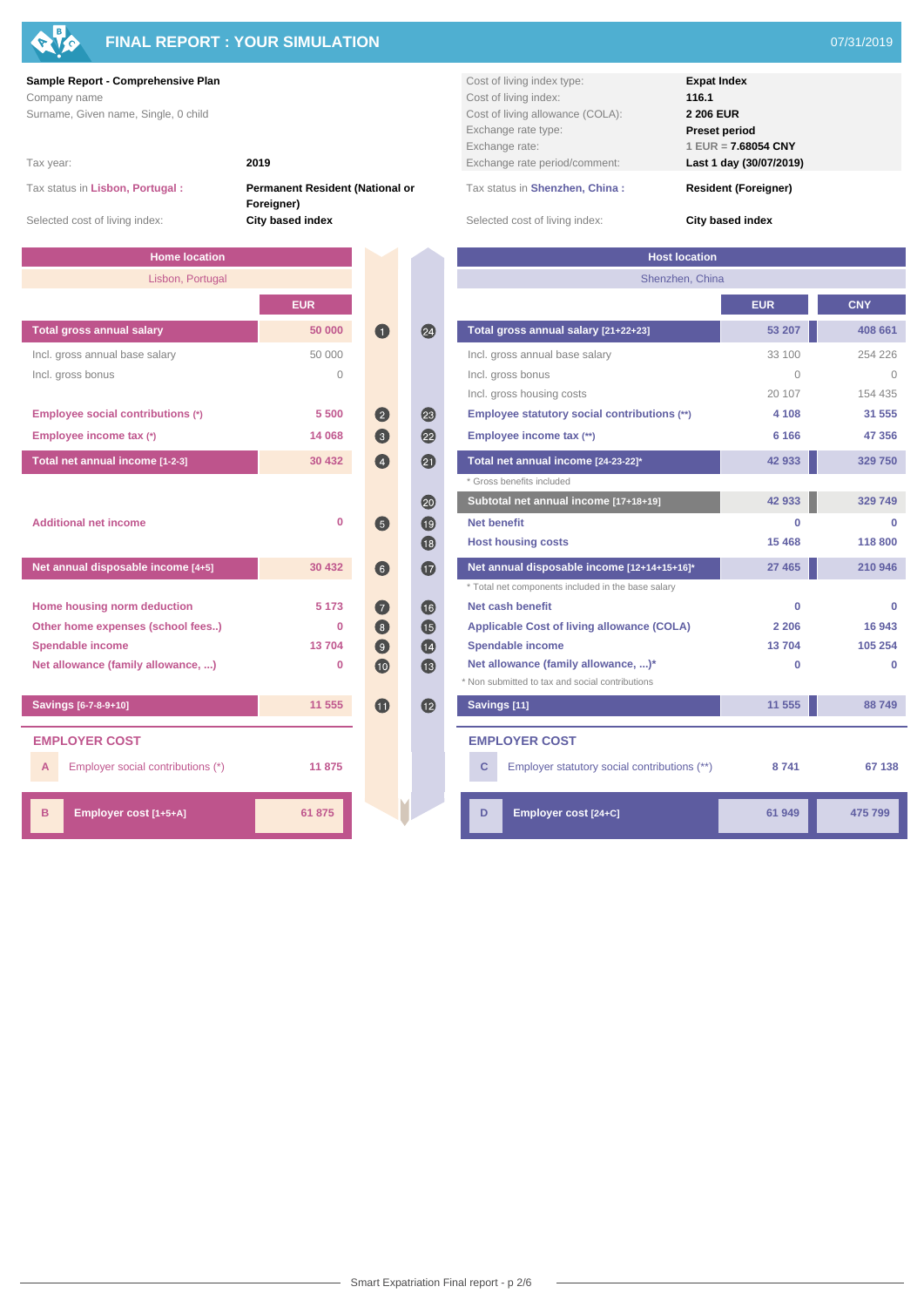|                 |                                                                                                                                                                                                                                                                                                                             | <b>NOTES</b>                                                                                                                                                                                                                                                                                                                                                                                                                                                                                                                                                                                            |  |  |  |
|-----------------|-----------------------------------------------------------------------------------------------------------------------------------------------------------------------------------------------------------------------------------------------------------------------------------------------------------------------------|---------------------------------------------------------------------------------------------------------------------------------------------------------------------------------------------------------------------------------------------------------------------------------------------------------------------------------------------------------------------------------------------------------------------------------------------------------------------------------------------------------------------------------------------------------------------------------------------------------|--|--|--|
| $^{\ast}$       |                                                                                                                                                                                                                                                                                                                             | Estimated from the data available at the time of the last update (if not entered).                                                                                                                                                                                                                                                                                                                                                                                                                                                                                                                      |  |  |  |
| $(*)$           |                                                                                                                                                                                                                                                                                                                             | Estimated from the data available at the time of the last update.                                                                                                                                                                                                                                                                                                                                                                                                                                                                                                                                       |  |  |  |
|                 |                                                                                                                                                                                                                                                                                                                             | We indicate a zero value if the net calculated from the information that you have entered is negative.                                                                                                                                                                                                                                                                                                                                                                                                                                                                                                  |  |  |  |
| (7)             |                                                                                                                                                                                                                                                                                                                             | The cost of housing is a % estimate of the net salary based on the home country (if not entered).                                                                                                                                                                                                                                                                                                                                                                                                                                                                                                       |  |  |  |
| (9)             |                                                                                                                                                                                                                                                                                                                             | The estimated spendable income is the portion that a household will spend for the consumption of goods and services from its net<br>income (if not entered).                                                                                                                                                                                                                                                                                                                                                                                                                                            |  |  |  |
| (10)            |                                                                                                                                                                                                                                                                                                                             | If not entered, the amount shown is the amount of social/family allowances of the home country.                                                                                                                                                                                                                                                                                                                                                                                                                                                                                                         |  |  |  |
| Œ               |                                                                                                                                                                                                                                                                                                                             | We indicate a zero value if the savings portion calculated from the information that you have entered is negative.                                                                                                                                                                                                                                                                                                                                                                                                                                                                                      |  |  |  |
| $\overline{12}$ |                                                                                                                                                                                                                                                                                                                             | The savings portion of the home country is reported in the host country in order to maintain the same savings capacity.                                                                                                                                                                                                                                                                                                                                                                                                                                                                                 |  |  |  |
| (13)            |                                                                                                                                                                                                                                                                                                                             | If not entered, the amount shown is the amount of social/family allowances of the host country.                                                                                                                                                                                                                                                                                                                                                                                                                                                                                                         |  |  |  |
| (15)            | The COLA is an allowance that compensates for the difference in cost of living between the two countries. It is calculated by<br>multiplying the spendable income by the cost of living index.<br>If you have chosen not to apply a negative index and the calculated allowance is negative, the amount shown will be zero. |                                                                                                                                                                                                                                                                                                                                                                                                                                                                                                                                                                                                         |  |  |  |
| (18)            | If not entered, the cost of housing used in the host country corresponds to the cost of unfurnished accommodation in the host city<br>and whose size corresponds to the family situation entered. If unfurnished accommodation is not an option, we use a different type<br>of housing corresponding to the situation.      |                                                                                                                                                                                                                                                                                                                                                                                                                                                                                                                                                                                                         |  |  |  |
| (20)            |                                                                                                                                                                                                                                                                                                                             | The subtotal net annual income includes the net disposable income plus the net benefits. It does not include the host country gross<br>benefits, if any.                                                                                                                                                                                                                                                                                                                                                                                                                                                |  |  |  |
| (21)            |                                                                                                                                                                                                                                                                                                                             | The total net annual income serves as the basis to calculate the estimated gross salary in the host country (gross-up). Should you<br>enter host country gross benefits in the data entry form, the amount shown line 21 will include this host country gross benefit,<br>netted down. If you have not entered any gross benefit, it will be equivalent to the subtotal net annual income shown line 20.                                                                                                                                                                                                |  |  |  |
|                 |                                                                                                                                                                                                                                                                                                                             | The total gross annual salary is an estimate obtained from the total net annual income shown line 21 (gross up).                                                                                                                                                                                                                                                                                                                                                                                                                                                                                        |  |  |  |
| Note:           |                                                                                                                                                                                                                                                                                                                             | Calculations are made on the basis of a stay > 183 days and a tax residence in the host country. The only revenue sources considered are the income<br>earned by an individual; any deductions related to a second income are not considered. The deductions and tax credits applied, if any, are those related to<br>the family structure. These refer to only those systematically applied tax deductions and credits (optimized treatment of the tax/social situation is not<br>included in this calculation). The calculated social contributions are the compulsory contributions of each country. |  |  |  |
|                 |                                                                                                                                                                                                                                                                                                                             | Home country: The tax year starts on 1st January and ends on 31st December. An additional Surtax based on the annual wage amount may apply.<br>Data on taxes and social contributions were updated on 07/09/2019.                                                                                                                                                                                                                                                                                                                                                                                       |  |  |  |
|                 | Host country:                                                                                                                                                                                                                                                                                                               | The tax year starts on 1st January and ends on 31st December. For employer social security contributions, the work accident contribution rate is 0.64% (it<br>may vary from 0.14% to 1.14% according to the type of industry). An additional contribution for the disability fund may apply.<br>Data on taxes and social contributions were updated on 03/28/2019.                                                                                                                                                                                                                                      |  |  |  |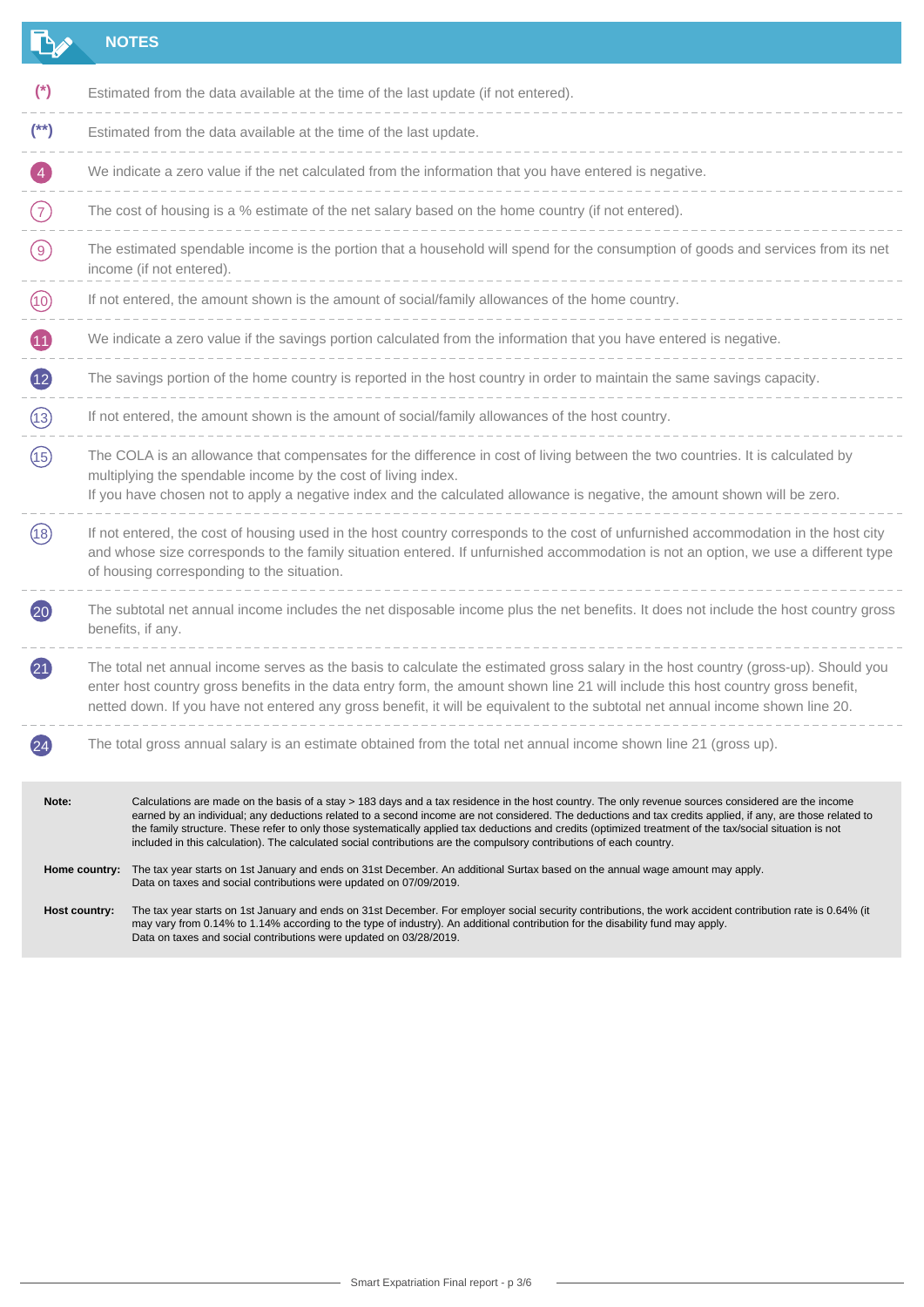| Date of price survey         | 03/01/2019              |
|------------------------------|-------------------------|
| Exchange rate type           | <b>Preset period</b>    |
| Exchange rate                | $1EUR = 7.68054 CNY$    |
| Exchange rate period/comment | Last 1 day (30/07/2019) |
| Type of index                | <b>Expat Index</b>      |

|                            | <b>Home city</b>        | <b>Host city</b>        |  |  |
|----------------------------|-------------------------|-------------------------|--|--|
|                            | <b>Lisbon, Portugal</b> | Shenzhen, China         |  |  |
|                            | <b>City based index</b> | <b>City based index</b> |  |  |
| <b>Total index</b>         | 100                     | 116.1                   |  |  |
| A - Restaurants            | 100                     | 89.4                    |  |  |
| B - Food at home           | 100                     | 157.4                   |  |  |
| C - Beverage and Alcoholic | 100                     | 177.9                   |  |  |
| D - Transportation         | 100                     | 77.3                    |  |  |
| E - Utilities              | 100                     | 85.2                    |  |  |
| F - Sports and Recreation  | 100                     | 154.8                   |  |  |
| G - Clothing and Footwear  | 100                     | 142.4                   |  |  |
| H - Other                  | 100                     | 100                     |  |  |

In our cost of living survey, an expenditure of 100 EUR in Lisbon, will cost you 116.1 EUR in Shenzhen.

### **COST OF LIVING METHODOLOGY**

#### **BASKET WEIGHTS :**

| А | <b>Restaurants</b>           | $11\%$ |
|---|------------------------------|--------|
| B | Food at home                 | 20%    |
| C | Beverage and Alcoholic       | 4%     |
|   | Transportation               | 15%    |
| E | <b>Utilities</b>             | 9%     |
| F | Sports and Recreation        | 13%    |
| G | <b>Clothing and Footwear</b> | 12%    |
|   | Other                        | $16\%$ |

The Smart Expatriation cost of living indexes are calculated from the price data collected from the Numbeo website.

The consumption basket type that allows us to compare prices consists of 37 goods and services of everyday life, divided into the different consumption items indicated above.

The main expenditure items that are not included in this basket of goods and services are housing, tuition fees, health/pension insurance, valuables and prohibited products.

The consumption item "Other", which represents 16% of expenses, is the unspent consumption budget in the host country. This may relate to purchases made during return trips to the home country where consumption patterns will be local or online purchase patterns not dependent on the place of purchase (books, clothes, travel, etc.)

This consumption item is not affected by the cost of living differential.

For more information, please visit our [Methodology](https://www.smart-expatriation.com/fr/content/13-methodologie-calcul-remuneration-package-salaire-expatries) page.



### **EXCHANGE RATES**

The Smart Expatriation cost of living indexes are updated based on the exchange rate period. Should you enter your own exchange rate when launching your simulation, the same exchange rate will be used to adjust the cost of living index.

Smart Expatriation exchange rate source: XE.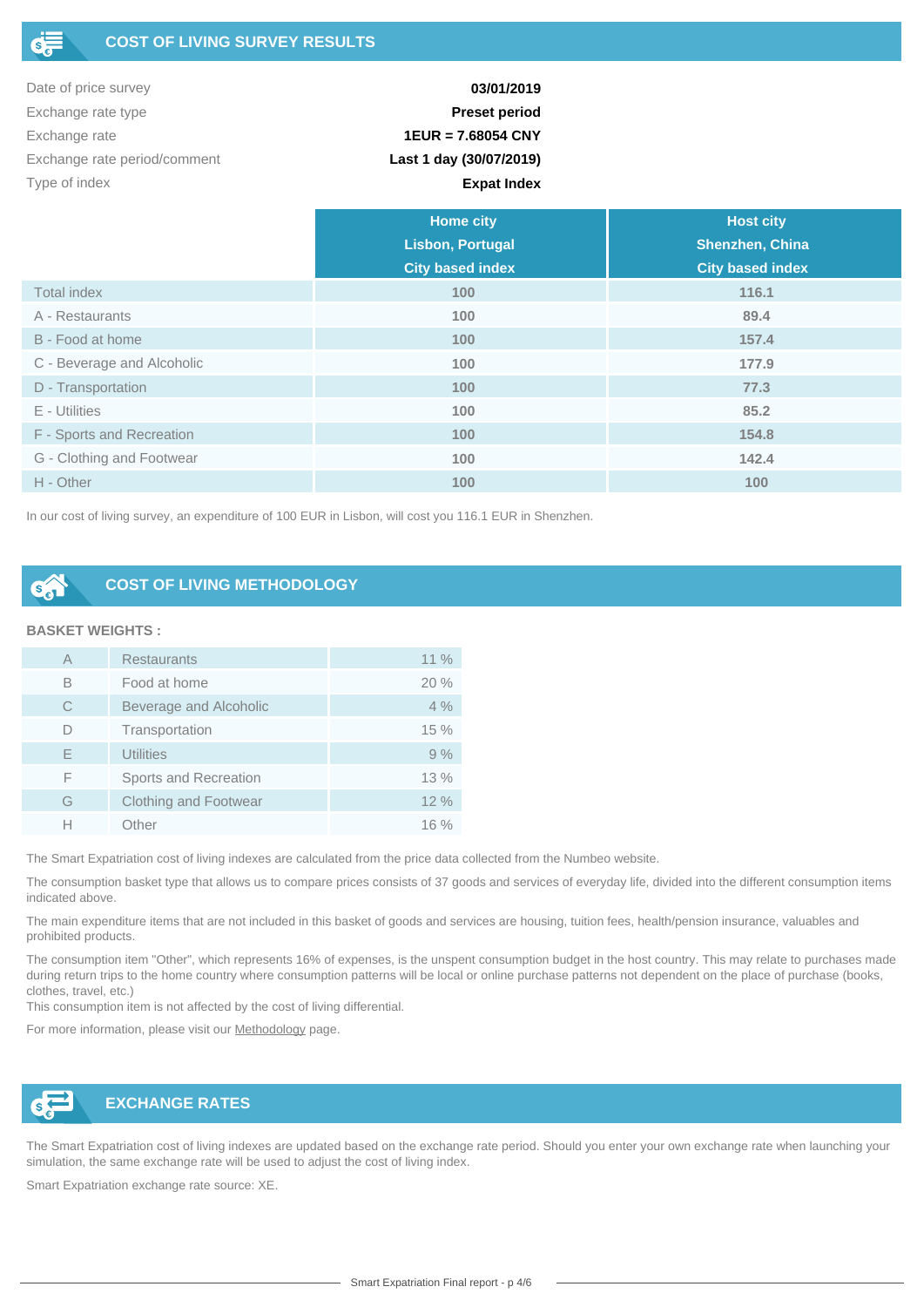

Date of accommodation survey: **03/01/2019** Country: **China** City: **Shenzhen** 

| <b>MONTHLY RENTAL COSTS FOR EXPATRIATES</b> |                                                |           |                                                     |                          |                          |                                                     |            |  |  |
|---------------------------------------------|------------------------------------------------|-----------|-----------------------------------------------------|--------------------------|--------------------------|-----------------------------------------------------|------------|--|--|
| <b>LOCAL CURRENCY</b>                       | <b>CNY</b>                                     |           | <b>TYPE 1: Medium</b>                               |                          |                          | <b>TYPE 2: Premium</b>                              |            |  |  |
|                                             |                                                | Low range | Medium range                                        | High range               | Low range                | Medium range                                        | High range |  |  |
| <b>Apartments</b>                           |                                                |           |                                                     |                          |                          |                                                     |            |  |  |
|                                             | <b>Name of localities</b>                      |           | Luohu, Nanshan, Futian, Baoan, Longgang and Yantian |                          |                          | Luohu, Nanshan, Futian, Baoan, Longgang and Yantian |            |  |  |
| Unfurnished                                 | 1 bedroom                                      |           | $\overline{\phantom{a}}$                            |                          | $\overline{\phantom{a}}$ |                                                     |            |  |  |
|                                             | 2 bedrooms                                     |           | $\overline{\phantom{a}}$                            |                          |                          |                                                     | $\sim$     |  |  |
|                                             | 3 bedrooms                                     |           | $\overline{\phantom{a}}$                            |                          |                          |                                                     |            |  |  |
|                                             | 4 bedrooms or more                             | $\sim$    | $\overline{\phantom{a}}$                            | $\overline{\phantom{a}}$ |                          |                                                     | $\sim$     |  |  |
| <b>Furnished</b>                            | 1 bedroom<br>Size from 30 to 110 sqm           | 4850      | 9900                                                | 17450                    | 7500                     | 13 950                                              | 20 100     |  |  |
|                                             | 2 bedrooms<br>Size from 80 to 160 sqm          | 8 3 0 0   | 16700                                               | 25 400                   | 10 550                   | 21 100                                              | 32700      |  |  |
|                                             | 3 bedrooms<br>Size from 130 to 290 sqm         | 10 500    | 21 100                                              | 31 400                   | 16750                    | 34 850                                              | 53 650     |  |  |
|                                             | 4 bedrooms or more<br>Size from 180 to 380 sqm | 14700     | 31 000                                              | 47 950                   | 21 200                   | 42 850                                              | 64 400     |  |  |

#### **Houses**

|                  | Name of localities                             | Luohu, Nanshan, Futian, Baoan, Longgang and Yantian |                          |        | Luohu, Nanshan, Futian, Baoan, Longgang and Yantian |                          |                          |
|------------------|------------------------------------------------|-----------------------------------------------------|--------------------------|--------|-----------------------------------------------------|--------------------------|--------------------------|
| Unfurnished      | 1 bedroom                                      | $\sim$                                              | $\sim$                   | $\sim$ | $\overline{\phantom{a}}$                            | $\overline{\phantom{a}}$ | $\overline{\phantom{a}}$ |
|                  | 2 bedrooms                                     | $\sim$                                              | $\sim$                   | $\sim$ | $\sim$                                              | $\overline{\phantom{a}}$ | $\sim$                   |
|                  | 3 bedrooms                                     | $\sim$                                              | $\sim$                   | $\sim$ | $\sim$                                              | $\overline{\phantom{a}}$ | $\sim$                   |
|                  | 4 bedrooms or more                             | $\sim$                                              | $\overline{\phantom{a}}$ | $\sim$ | $\overline{\phantom{a}}$                            | $\overline{\phantom{a}}$ | ٠                        |
| <b>Furnished</b> | 1 bedroom                                      | $\sim$                                              | $\sim$                   | $\sim$ | $\sim$                                              | $\overline{\phantom{a}}$ | $\sim$                   |
|                  | 2 bedrooms                                     | $\sim$                                              | $\overline{\phantom{a}}$ | $\sim$ | $\overline{\phantom{a}}$                            | $\overline{\phantom{a}}$ | $\sim$                   |
|                  | 3 bedrooms<br>Size from 170 to 315 sqm         | 17 200                                              | 33 450                   | 49 600 | 25 250                                              | 42 500                   | 63 300                   |
|                  | 4 bedrooms or more<br>Size from 210 to 490 sqm | 22 650                                              | 43 300                   | 64 800 | 31750                                               | 55 400                   | 83700                    |

**Type 1 :** refurbished accommodations and/or locations where expatriates choose to live

**Type 2 :** high-end neighbourhoods and/or brand new accommodation locations for expatriates

Low range: the average cost in the low range category

Medium range: the average cost in the medium range category

High range: the average cost in the high range category

#### **Description of the local market**

An important foreign trade and international exchange port in China, Shenzhen is located on the south coast of the Guangdong province. Shenzhen covers an area of 2,020 square kilometers and the city has a population of 4.05 million people. Shenzhen has six districts : Luohu, Nanshan, Futian, Baoan, Longgang and Yantian. Luohu, Futian, Nanshan, and Baoan are the expatriate areas.

The types of accommodation include: apartments, serviced-apartments, old houses and villas. The properties are family-friendly & secure and are furnished. They have kitchens, bathrooms, 24-hour hot water and free internet access. Some properties also have a gym, swimming pool, tennis court and are surrounded by great clubhouses, coffee bars, and large shopping malls. The peak rental period is February and March, after Chinese New Year. September and October are also peak times due the graduation season. International schools are concentrated in Shekou - there is the QSI International School of Shekou, Shekou International School – SIS, The International School of Sino-Canada and Japanese School.

#### **Lease conditions**

The financial situation of the tenant is important. The landlord will agree to the lease only if the tenant can prove he has at least one year's rent in his account.

Both tenant and landlord pay half a month's rent as a commission fee to the real estate agent regardless the monthly rent.

There is a security deposit, which is usually two month's rent, after that the tenant pays the rent monthly. Rent is paid in yuan, and in cash, and does not usually include utilities. There is no fixed lease period and the lease duration is negotiated between the tenant and the landlord.

The landlord has the right to forfeit the security deposit and cancel the lease in the tenant does not comply with the terms of the lease.

At the move out date, a check-out inspection is carried out with the tenant and repairs or damages that were not covered in the lease are noted. The tenant may negotiate if he is reimbursed the security deposit or whether it is used to pay the last month's rent.

#### **Source of information**

HELMA China - +86 21 6355 3022 - lyang@helma-international.com